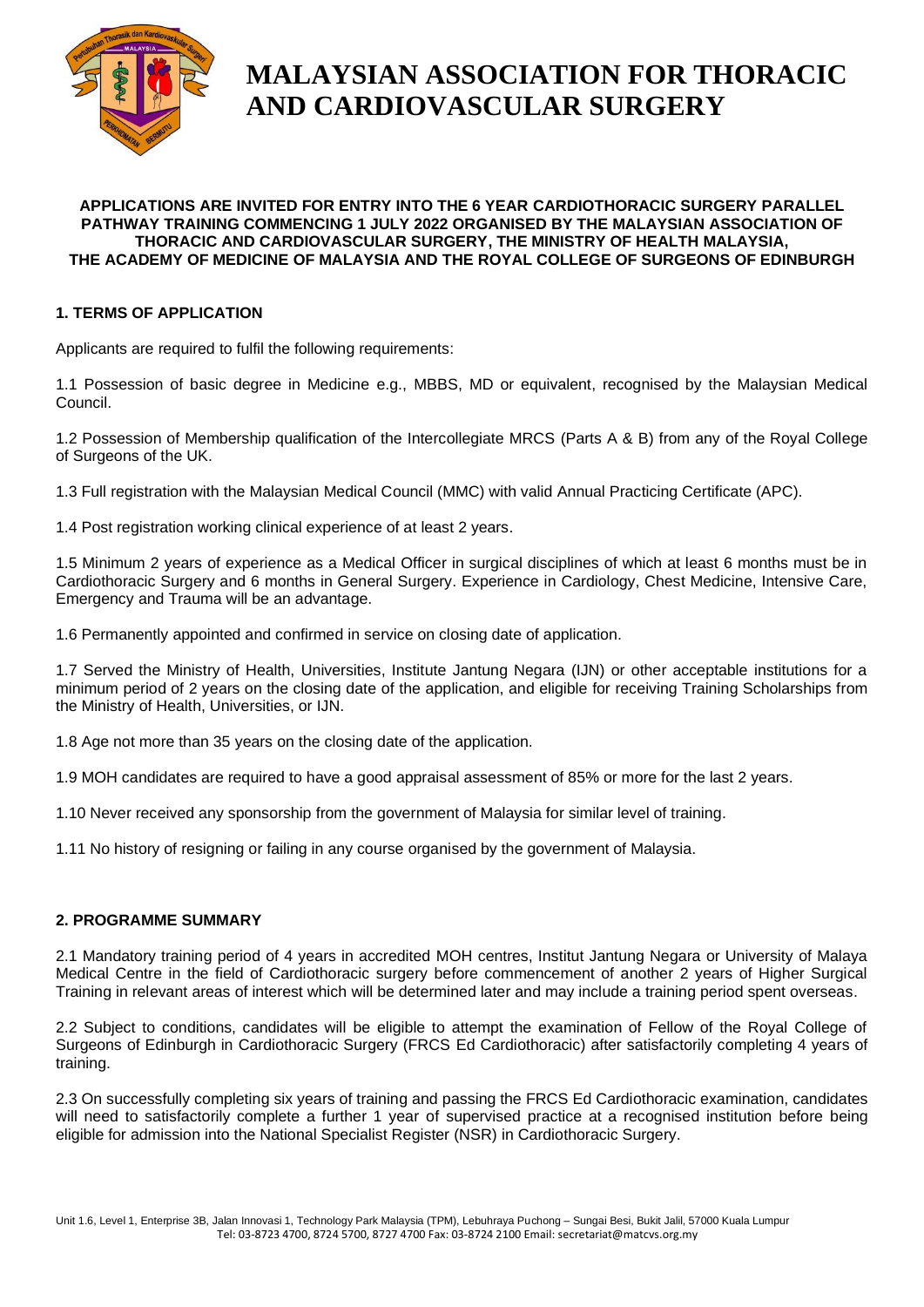### **3. OFFER TERMS AND CONDITIONS**

3.1 Candidates may be placed in any accredited centre at any time during the period of training.

3.2 Candidates must be in receipt of a scholarship from the Ministry of Health Malaysia *(Hadiah Latihan Persekutuan),* Universitites or Institut Jantung Negara.

3.3 Shortlisted candidates will be invited for a selection interview and assessment.

## **4. APPLICATION STEPS**

4.1. Application forms can be downloaded from the MATCVS website http://www.matcvs.org.my or requested by email from the MATCVS Secretariat: secretariat@matcvs.org.my. Completed applications should be submitted to the MATCVS with inclusion of the following documents:

- 2 Passport Sized Photographs
- Copy of IC
- \_\_\_ Copy of Full Registration Certificate with MMC and Annual Practicing Certificate (APC)
- Copy of Basic Medical Degree and all Postgraduate Qualification Certificates
- \_\_\_ Copy of Curriculum Vitae including list of Presentations and Publications, and Research and Audit projects
- \_\_\_ Copy of letter of appointment to Ministry of Health / University / IJN
- \_\_\_ Copy of letter of award of training scholarship from Ministry of Health / IJN / University (if any)
- Copy of most recent payslip
- \_\_\_ Copy of Service Record, updated and verified

4.2 Referee report forms should be submitted to two Referees with whom you have worked for at least 6 months. The completed Referee report forms must be sent in directly to the MATCVS by your referees by the closing date for applications.

### **5. IMPORTANT REMINDER**

Applications and Referee reports must reach the MATCVS before the closing date on **23 FEBRURY 2022**.

Addressed to: The Secretariat, Malaysian Association of Thoracic and Cardiovascular Surgery, Unit 1.6, Level 1, Enterprise 3B, Jalan Innovasi 1, Technology Park Malaysia (TPM), Lebuhraya Puchong – Sungai Besi, Bukit Jalil, 57000 Kuala Lumpur.

Please state **"Parallel Pathway Training Programme in Cardiothoracic Surgery"** in lower right corner of envelope. Email enquiries can be directed to – secretariat@matcvs.org.my

Late or incomplete applications will not be considered.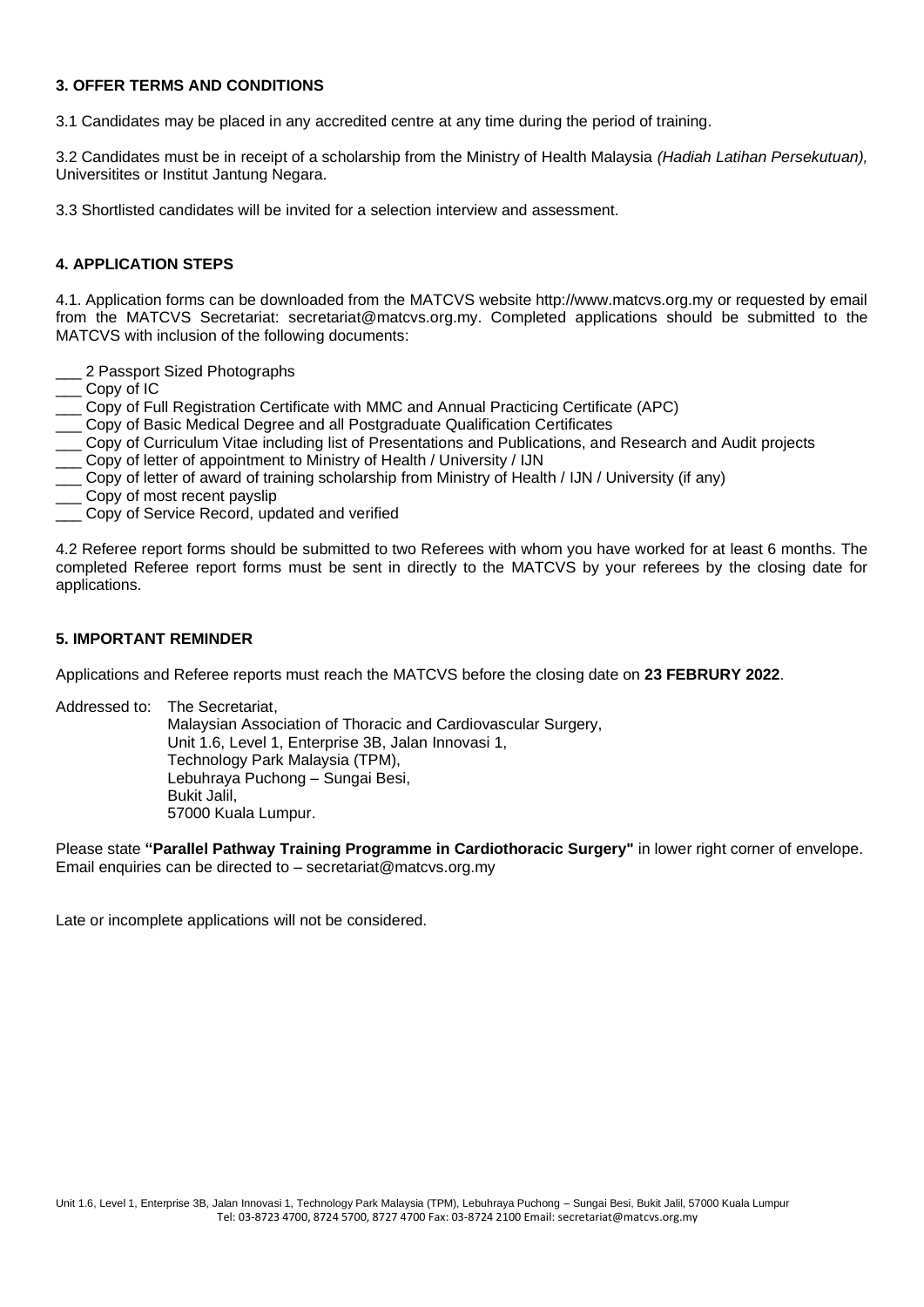

# **MALAYSIAN ASSOCIATION FOR THORACIC AND CARDIOVASCULAR SURGERY**

### **TAWARAN MENGIKUTI LATIHAN PARALLEL PATHWAY PEMBEDAHAN KARDIOTHORASIK (TEMPOH 6 TAHUN) BAGI SESI BERMULA 1 JULAI 2022 ANJURAN** *MALAYSIAN ASSOCIATION FOR THORACIC AND CARDIOVASCULAR SURGERY,* **KEMENTERIAN KESIHATAN MALAYSIA (KKM), AKADEMI PERUBATAN MALAYSIA DAN** *ROYAL COLLEGE OF SURGEONS OF EDINBURGH.*

## **1. SYARAT-SYARAT PERMOHONAN**

Pemohon hendaklah memenuhi syarat-syarat am seperti berikut:

- 1.1 Mempunyai kelulusan Ijazah Sarjana Muda Perubatan (contoh: MBBS, MD) atau yang diiktiraf setaraf dengannya dari universiti yang diiktiraf oleh Majlis Perubatan Malaysia (MPM).
- 1.2 Mempunyai kelulusan *Member of the Royal College of Surgeons MRCS UK (part A & B)*.
- 1.3 Telah berdaftar penuh dengan MPM dengan Sijil Amalan Tahunan.
- 1.4 Memprolehi pengalaman klinikal sekurang-kurangnya 2 tahun selepas pendaftaran penuh.
- 1.5 Mempunyai 2 tahun pengalaman bertugas sebagai seorang Pegawai Perubatan dalam bidang pembedahan di mana sekurang-kurangnya wajib memiliki pengalaman 6 bulan dalam Pembedahan Kardiotorasik dan 6 bulan dalam Pembedahan Am. Calon yang berpengalaman bertugas di Unit/Jabatan berkaitan seperti, Kardiologi, Perubatan Respiratori, Rawatan Rapi serta Kemalangan Kecemasan akan diberi keutamaan .
- 1.6 Lantikan tetap dan telah disahkan dalam perkhidmatan pada tarikh tutup.
- 1.7 Telah berkhidmat dengan KKM, Universiti atau Institut Jantung Negara (IJN) atau institusi yang setaraf sekurang – kurangnya **2 tahun** (tidak termasuk latihan siswazah) pada **tarikh tutup permohonan** dan berkelayakan untuk menerima Biasiswa Latihan/Kursus daripada KKM, Universiti atau IJN.
- 1.8 Berumur tidak melebihi **35 tahun** pada **tarikh tutup permohonan**.
- 1.9 Calon-calon KKM mestilah memiliki prestasi cemerlang dengan markah Laporan Nilai Prestasi Tahunan (LNPT) 85% dan ke atas bagi 2 tahun terakhir berturut-turut.
- 1.10 Tidak pernah menerima sebarang tajaan Kerajaan Malaysia bagi peringkat kursus yang sama.
- 1.11 **Tidak pernah gagal** atau **menarik diri** daripada sebarang kursus tajaan Kerajaan Malaysia.

## **2. BUTIRAN PROGRAM LATIHAN**

- 2.1. Menjalani latihan sekurang-kurangnya empat (4) tahun di mana-mana institusi KKM yang diiktiraf, Institut Jantung Negara atau Pusat Perubatan Universiti Malaya di dalam bidang pembedahan kardiotorasik sebelum meneruskan latihan *"Higher Surgical Training"* selama 2 tahun mengikut bidang-bidang berkaitan yang akan ditentukan kemudian, di mana sebahagian dari tempoh itu boleh termasuk menjalani latihan di luar negara jika sesuai.
- 2.2. Calon adalah layak untuk mengambil peperiksaan *Fellow of the Royal College of Surgeons of Edinburgh in Cardiothoracic Surgery (FRCS Ed Cardiothoracic)* selepas melengkapkan latihan selama 4 tahun, tertakluk kepada syarat-syarat tertentu.
- 2.3 Calon yang lulus peperiksaan FRCS Ed Cardiothoracic dan melengkapkan latihan selama 6 tahun yang disahkan juga perlu melengkapkan proses pewartaan atau proses amalan diselia selama tempoh 1 tahun selepas itu di institusi amalan latihan bagi melayakan calon memohon kemasukan ke dalam Daftar Pakar Kebangsaan *(National Specialist Registry – NSR)* dalam bindang Pembedahan Kardiotorasik.